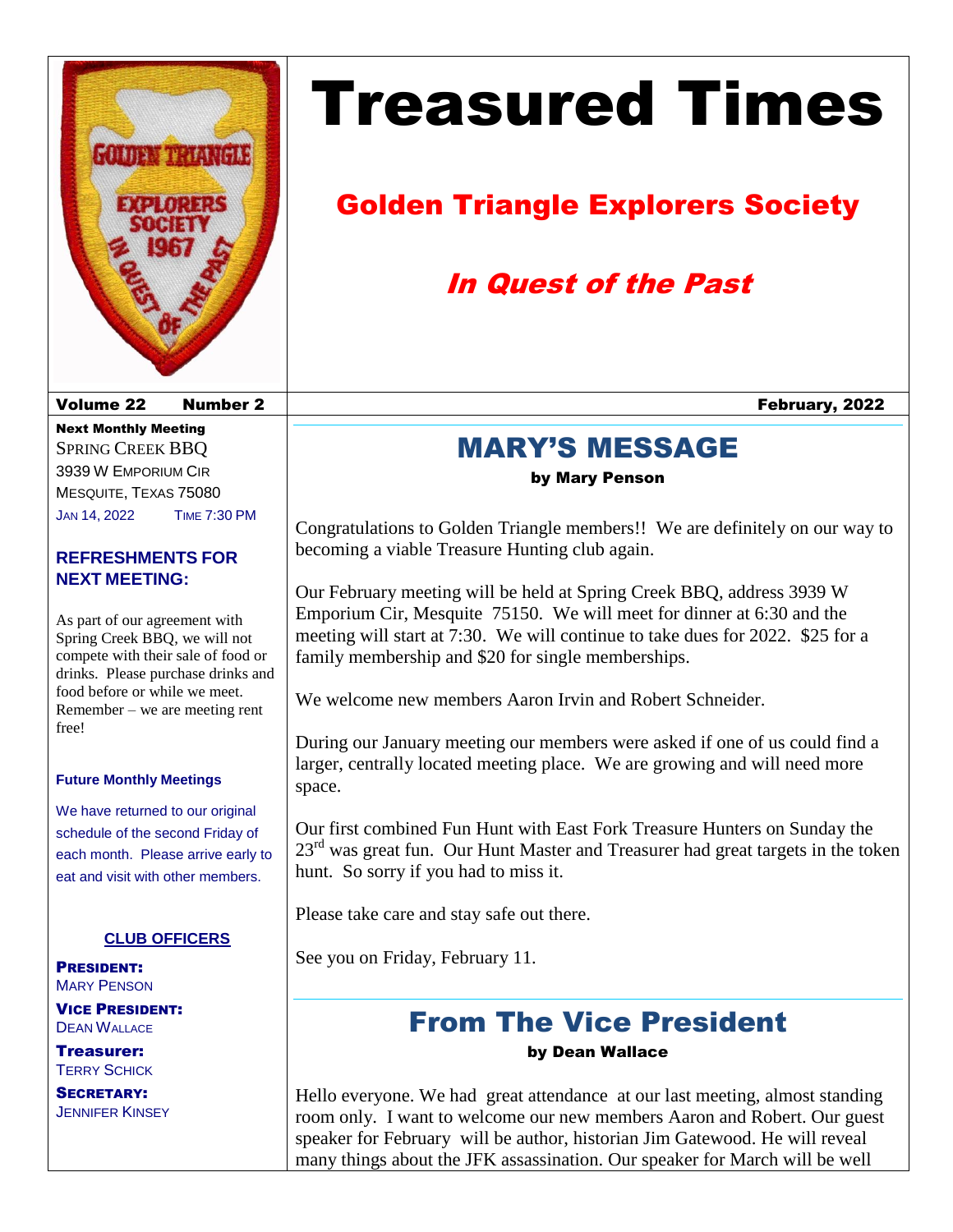#### **OTHER CONTACTS**

HUNT MASTER: DAVE TOTZKE

REFRESHMENTS CHAIR: TBD

NEWSLETTER EDITOR: MIKE SHAW

WEBMISTRESS: TRACY JOHNSON

#### SEE YOUR MEMBER DIRECTORY FOR TELEPHONE NUMBERS

#### MEMBER

#### ADVERTISEMENTS

This space is reserved for free member ads. Do you have something you wish to sell or buy? Member ads, including pictures, will be printed as space allows.

We also have space for paid ads. If you have a business or service available and wish to advertise to club members (and those who visit our newsletter on the Webpage), reasonable rates apply.

known Texas Relic Hunter James Savage. We also have scheduled Rusty Curry of Garrett Metal Detectors in the future. Let's continue to recruit new members. Happy digging and stay safe.

### Minutes of the Last Meeting

by Jennifer Kinsey

Minutes for the January 14, 2022 Meeting

Meeting was called to order at 7:35pm by President Mary Penson. Was held at the Spring Creek BBQ in Mesquite

Visitors were: Robert Schneider, Aaron Irwin, Jennifer Kinsey and Becky Natcher

Larry Voyles has asked to step down as Secretary. Jennifer Kinsey has volunteered to be the Secretary. No other nominations. Jennifer Kinsey is elected by Acclamation.

Our former Treasurer, Francine Broome and our former President, Timothy Scott Givens will be removed from Golden Triangle Explorers Society's account with the Credit Union of Texas.

2022-2023 election of officers:

- o President Mary Penson was elected into office December 10, 2021
- o Vice President Dean Wallace was elected into office December 10, 2021
- o Treasurer Terry Schick was elected into office December 10, 2021
- o Secretary Jennifer Kinsey was elected into office January 14, 2022

Health and well being of members:

Frank Martinez has Covid. Michael Natcher had stents put in his arteries and is doing well enough to be present. Ed Burnett tested positive for Covid but has a symptomatic symptoms. Dave Totzke and Frank Lawson are out of town.

Sympathy card for Carol Ann Cooley.

Speaker is Dean Wallace Dean read "What Being A Treasure Hunter Taught Me" by Vikki Merritt. Thank you Dean!

Next month speaker is James Savage.

Fun Hunt will be held on January 23 at 2:00pm at Casa Linda Park in Dallas

Treasurer report was read from last known, Feb 14, 2020.

Tracy Johnson has agreed be in charge of the website. She has already redone much of it. Currently working on uploading past newsletters and directions. Officer page is already corrected. In addition, all the links are already working. Thank you Tracy!!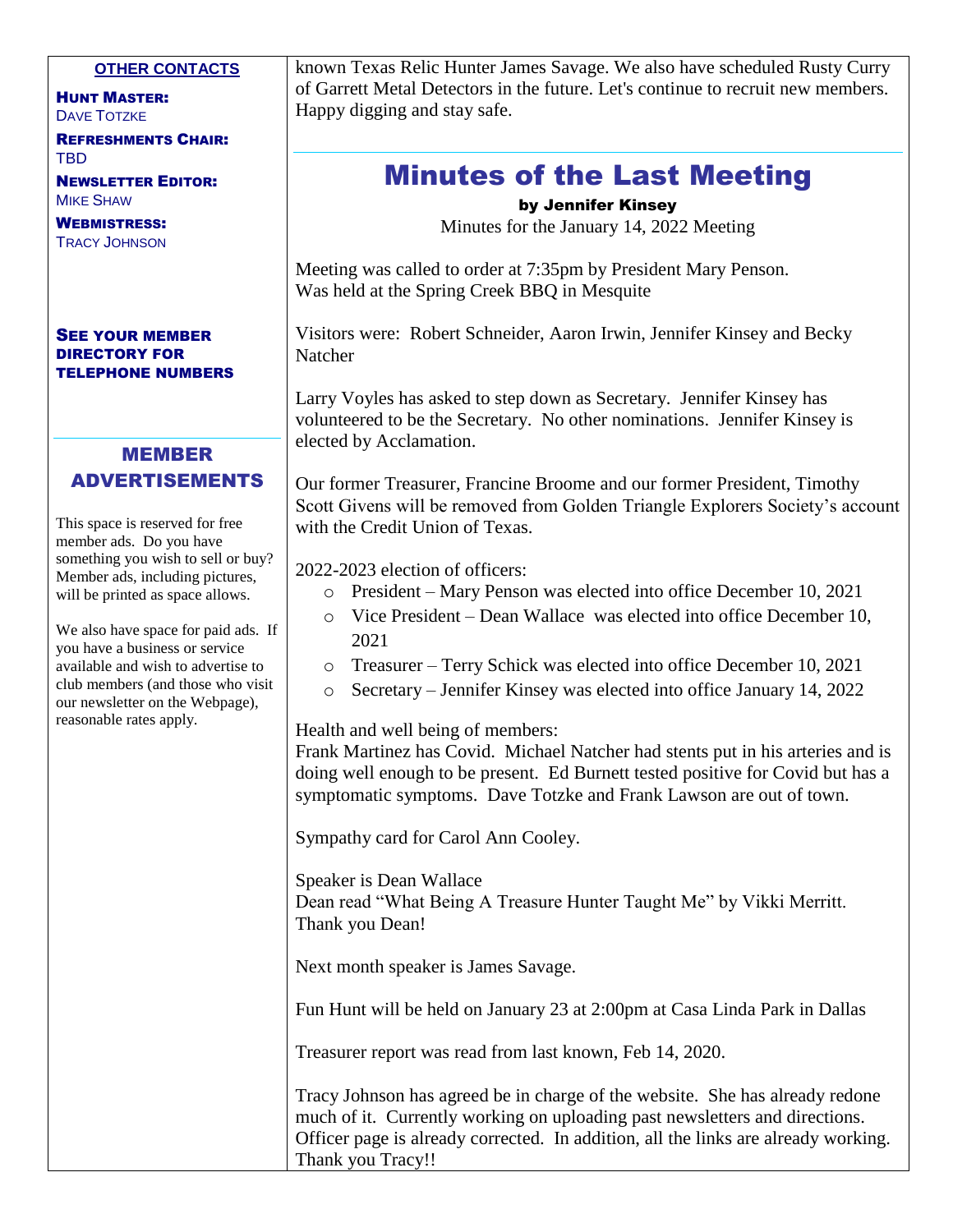January Birthdays- Terry Schick Name tag drawing – Aaron Irwin

Location for a larger meeting room was requested. Everyone will come up with ideas as the past location is asking \$300.00 a month.

Meeting adjourned

# DOOR PRIZE WINNERS

| <b>Door Prizes</b>   |  |  |
|----------------------|--|--|
| <b>Winner</b>        |  |  |
| <b>Tracy Johnson</b> |  |  |
| Aaron Irwin          |  |  |
| <b>Terry Schick</b>  |  |  |
| <b>Bill Abbott</b>   |  |  |
| Robert Schneider     |  |  |
|                      |  |  |
|                      |  |  |
|                      |  |  |
|                      |  |  |
|                      |  |  |

### FUNDRAISER DRAWING WINNERS

| <b>Fundraiser</b>                              |                      |  |
|------------------------------------------------|----------------------|--|
| <b>Prize</b>                                   | Winner               |  |
| 1987 Proof Set                                 | <b>Bill Abbott</b>   |  |
| White House 200 <sup>th</sup> Anniversary Coin | <b>Bill Abbott</b>   |  |
| 2018 Silver Dollar                             | Mike Shaw            |  |
| 2018 Silver Dollar                             | <b>Harold Ross</b>   |  |
| 1884 Silver Dollar                             | <b>Terry Schick</b>  |  |
| 1912 Silver Quarter                            | <b>Bill Abbott</b>   |  |
| 1857 Flying Eagle Cent                         | Mike Shaw            |  |
| 1833 Large Cent                                | <b>Becky Natcher</b> |  |
|                                                |                      |  |

### Huntmaster's Report

by Dave Totzke

Ed. Note: I received a report on the fun hunt but lost it during e-mail problems. But I found the link to online photos.

Here is the link to the pics we took at the GTES/EFTHA Fun Hunt at Casa Linda park. It was lots of fun! <https://photos.app.goo.gl/JDVyobZtUxNZPBiN6>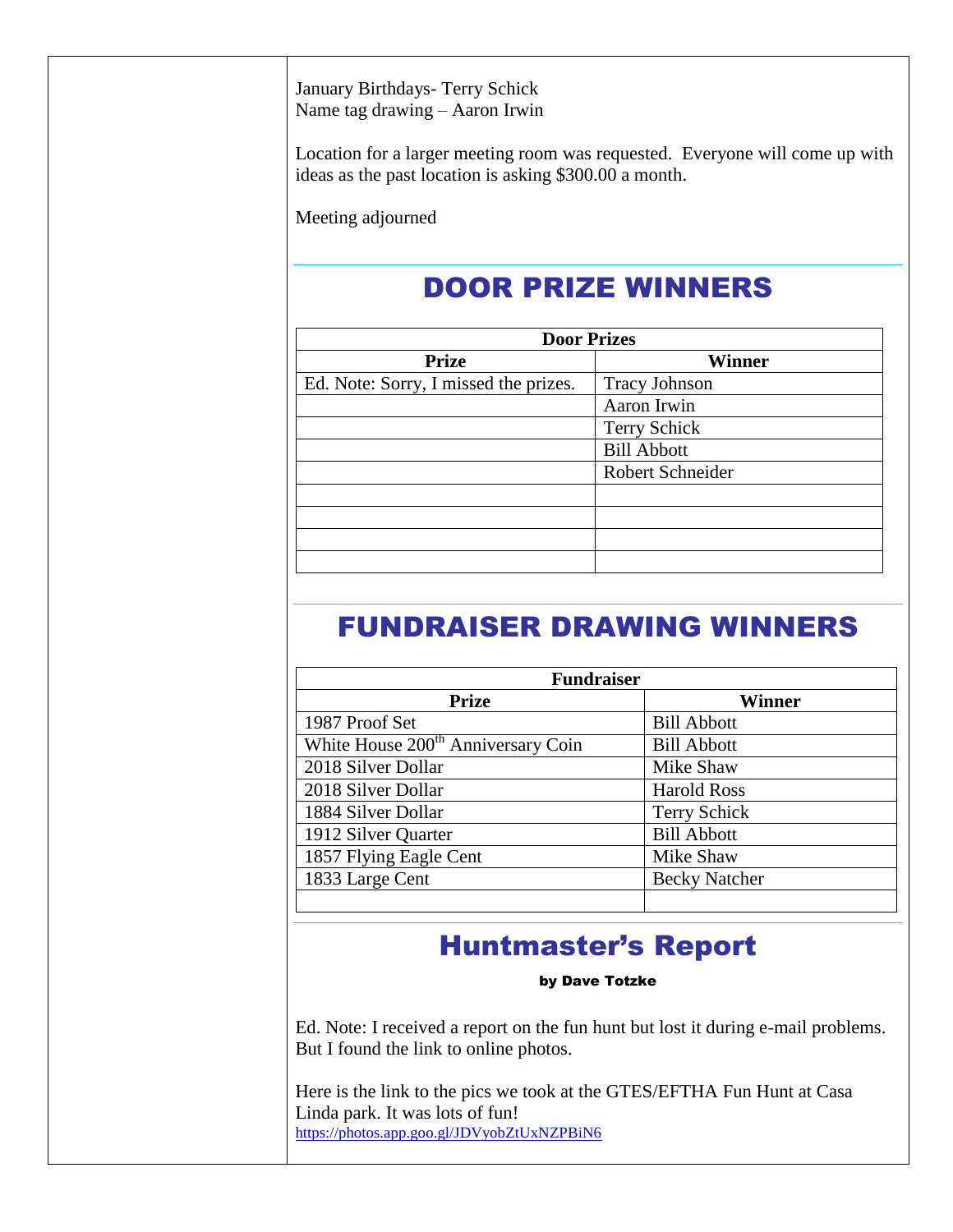### MEMBER NEWS

This space will be used for member submissions of news concerning their finds and activities. Perhaps even a few family items or recipes?

### FINDS OF THE MONTH CONTEST

| Place           | Winner               | Item                                   |
|-----------------|----------------------|----------------------------------------|
|                 |                      | <b>COINS</b>                           |
| 1 <sup>st</sup> | Dean Wallace         | 1943 Walking Liberty Half dollar       |
| 2 <sup>nd</sup> | Terry Schick         | 1963 50 cents                          |
| 3 <sup>rd</sup> | <b>Harold Rosee</b>  | 1943 Washington half                   |
|                 |                      | <b>JEWELRY</b>                         |
| 1 <sup>st</sup> | Terry Schick         | 14K ring                               |
| 2 <sup>nd</sup> | <b>Harold Rosee</b>  | silver pendant                         |
| $3^{\text{rd}}$ | <b>Chuck Howell</b>  | 14K white gold necklace                |
|                 |                      |                                        |
|                 |                      | <b>RELICS</b>                          |
| 1 <sup>st</sup> | <b>Chuck Howell</b>  | 1906 Kellogg's Toasted Corn Flakes FOB |
| 2 <sup>nd</sup> | <b>Tracy Johnson</b> | <b>Brass Cow tag</b>                   |
| $3^{\text{rd}}$ | Dean Wallace         | <b>Cotton Mill Token</b>               |
|                 |                      | <b>MOST UNUSUAL</b>                    |
| 1 <sup>st</sup> | Dean Wallace         | <b>Scary Face</b>                      |
| 2 <sup>nd</sup> | <b>Tracy Johnson</b> | Whiskey Barrell Spigot                 |
| $3^{\text{rd}}$ | Michael Natcher      | Augey                                  |
|                 |                      |                                        |
|                 |                      | <b>SECOND CHANCE</b>                   |
| 1 <sup>st</sup> | Terry Schick         | <b>Silver Ring</b>                     |
| 2 <sup>nd</sup> | <b>Harold Rosee</b>  | <b>Pinky Ring</b>                      |
| $3^{\text{rd}}$ | Chuck Howell         | 1930's Sedlite key FOB                 |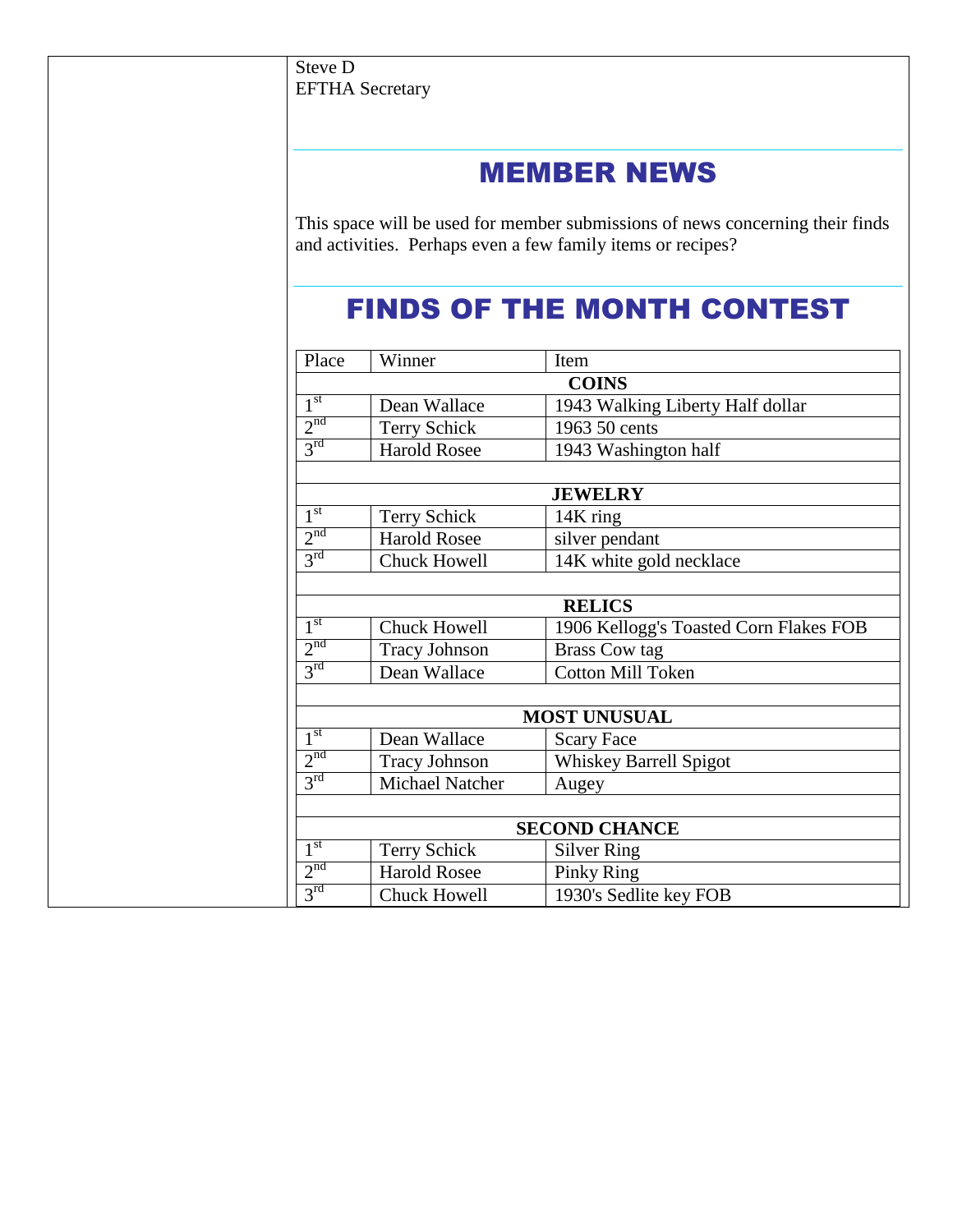### An Interesting Article from One of Our Members

# **Archaeology and XRF**

[Richard Freeland](https://incompliancemag.com/author/author_freeland-richard/) September 30, 2021



### *Looking into the Past with "Elemental Vision"*

King Solomon's secrets may be hidden in a shard of copper slag.

How, you may ask, would we know anything about a biblical King from a blacksmith's slag—his metallurgical waste pile?

Going deeper than you or I might, down into the slag's elemental composition, archaeologists have discovered evidence in the last decade that King Solomon may have had smiths skilled enough to build the Kingdom of Judah described in the Bible. A baptismal basin that stood on twelve bronze bulls. A hall of cedar. A magnificent ivory throne. Who knows what could have been possible?

A vision of history illuminated by a simple tool: the XRF gun.

#### **Meet the XRF Gun: An Archaeologist's Storytelling Device**

X-ray fluorescence (XRF) is a non-destructive measurement technique in which one fires x-rays at a sample with an XRF analyzer, a tool commonly known as an XRF gun. The sample responds by emitting x-ray fluorescence, with each element giving off its own 'fluorescent fingerprint.' The XRF gun then reads the fingerprints and gives the user a detailed profile of the sample's elemental composition. All of this happens in as few as 1-2 seconds—pretty good for laboratory-grade analysis.

Archaeologists use the "elemental vision" of XRF to discover historical secrets. The test method is simple: fire x-rays, study the chemical makeup, and consider what your findings reveal given the historical context.

King Solomon's secrets may not be so easy to discover, but expeditions to southern Jordan in the last decade by a joint team of archaeologists from Jordan and the University of California, San Diego (UCSD) have revealed that copper smelting in the neighboring kingdom of Edom, Judah's bitter rival, progressed to an industrial level.

Edomites lived in the highlands, according to sources dating back to the Book of Jeremiah. "Though you make your nests as high as eagles, I will bring you down from there," the author wrote. But according to the ELRAP team's findings, the people of Edom would swoop down into the dry river valleys below to mine precious copper.

Khirbat en-Nahas, or "ruins of copper," was the first site the archaeologist team excavated. What they unearthed was astonishing: a fortress formidable enough to rival those in Israel, Jordan, and Sinai, guarding 13 previously undiscovered copper mines, littered with more than 350 ancient mining tools.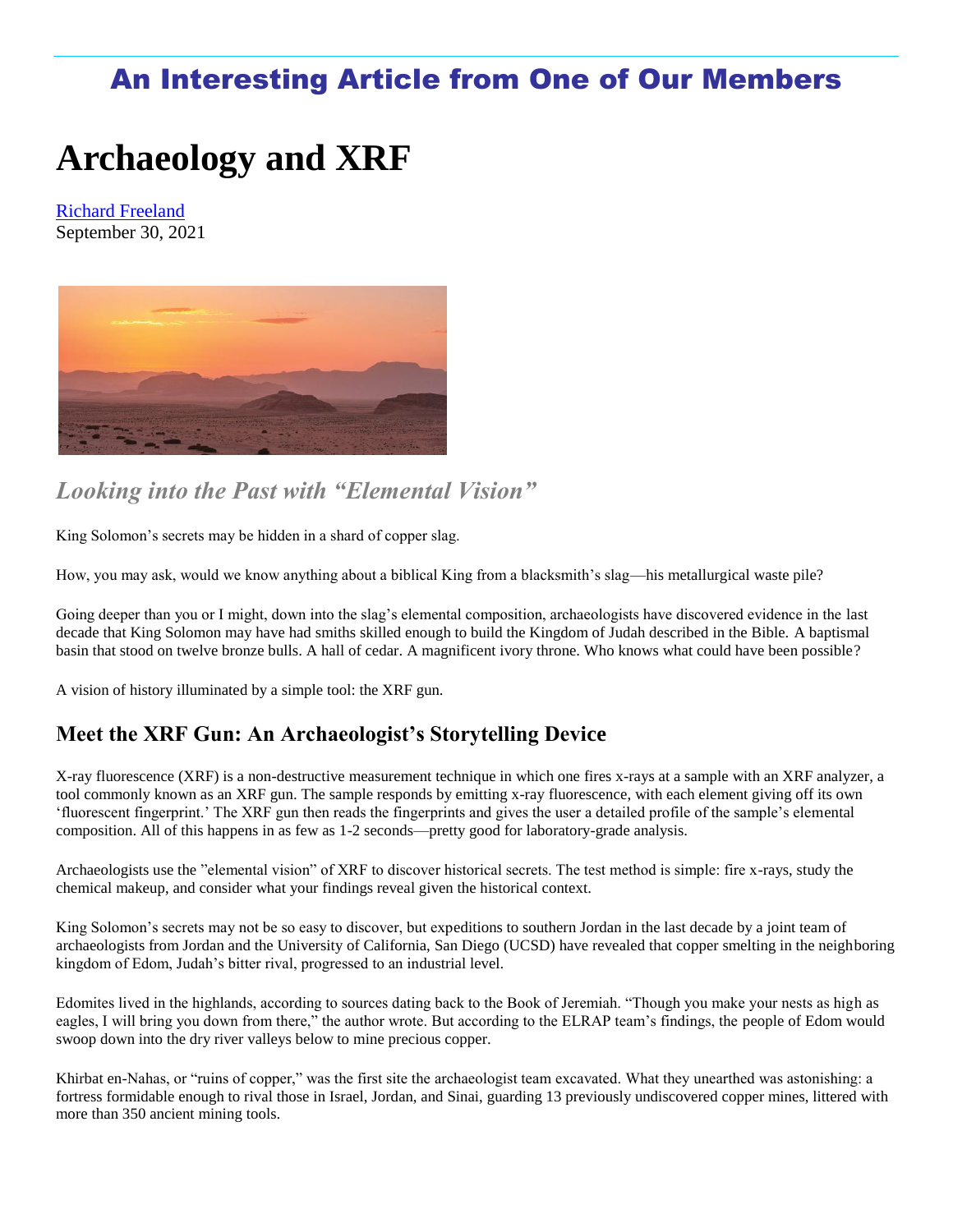According to Dr. Thomas E. Levy and Dr. Mohammad Najjar, co-directors of several expeditions and founders of the Edom Lowlands Regional Archaeology Project (ELRAP), copper smelting in Edom achieved a level of artisanry and a scale of operations large enough to make a biblical version of King's Solomon's kingdom viable.

"We have discovered a degree of social complexity in the land of Edom that demonstrates the weak reed on the basis of which a number of scholars have scoffed at the idea of a state or complex chiefdom in Edom at this early period—and, by extension, a state in Judah," Najjar and Levy wrote in their article "Edom and Copper" in *Biblical Archaeology Review Magazine*, 2006<sup>1</sup> .

How could Judah have survived centuries of war with Edom without achieving a mastery of copper smelting to rival their neighbors? Wouldn't Judah have to be "a kingdom with ambition and the means of fighting off the Edomites," as the archaeologists described it to *The New York Times*<sup>2</sup> in 2006? Or so the theory goes.

"Edom and Copper" sparked its own war upon publication, with archaeologists battling it out quite civilly in papers and lecture halls, at least in comparison to bronze age warfare, but with no less fierceness and passion.

"One 'fortress' does not make a Kingdom," Eveline van der Steen, East Carolina University, and Piotr Bienkowski, University of Manchester, told *The New York Times*.

Another vision of  $10<sup>th</sup>$  century Judah exists, one in which ancient Jews were more of a pastoral people. King Solomon? A chieftain, perhaps, rather than a king. Once, this view was blasphemous to biblical history. Then, thanks to contemporary archaeology, it became a compelling theory. Now, this "low chronology" view of Edom and Judah grapples with groundbreaking evidence expeditions have been gathering for the last 15 years, findings that indicate Levy and Najjar may be on to something.

Israel Finkelstein of Tel Aviv University, an advocate of the low-chronology movement, voiced his dissent as well, telling *The New York Times* that Levy & Najjar's initial research did "not shed new light on the question of state formation in Edom."

Was the King Solomon of the Bible a myth? Or, for once in contemporary archaeology, is the religious text more accurate than we know? To answer that question, we must journey to Faynan, Jordan, one of many historical sites across the world given new life by xray fluorescence.

#### **Discovering King Solomon's Mines—Or Rather, His Neighbors' Copper Slag**

Jordan is a part of what is known as the Levant. The term "levant" means rising in French, inherited from the Italian *levante*, which conjures up images of the rising sun in the East. In German, the term is translated as "morgenland," or morning land. Levant is the name given to a cultural region that encompasses parts of modern Lebanon, Syria, Iraq, Palestine, and Jordan, defying geopolitical boundaries. Western religion dawned here. Depending on who you ask, Moses parted the Red Sea, Jesus thirsted for wine at a wedding, and Mohammed took one last look at Jerusalem before he ascended to the heavens, all on Levantine soil.

Archaeology in the Levant began as treasure hunting. Now it's evolved into an endless quest for the historical treasures buried in the deserts and dry steppes where biblical kingdoms once flourished.

Here, archaeologists search for ceramics, which serve as veritable codices of historical data, as well as mud-brick homes and ruins of lost cities. And, as always, King Solomon's mines, the legendary gold mines belonging to Solomon himself that writer H. Rider Haggard fantasized about.

However, the team of San Diegan and Jordanian archaeologists set out in 2014 to learn about the past from a different source of historical evidence: copper slag.

Forgoing the search for lost cities themselves, the ELRAP team instead returned to the copper beds of Faynan in southern Jordan, where smiths, as they do, left their slag. Copper slag is mounds of metallic waste, a by-product of copper extraction by smelting. Impurities are cast away into what becomes small mountains of discarded metals. You may be thinking, "How can a monumental discovery have been found here, in a metallic mound? These aren't exactly Solomon's Mines," and you'd be right. But buried in the elemental composition of these humble mountains are gems of historical insight that rival the riches Haggard dreamed up over a century ago.

Brady Liss, an archaeologist from the UCSD Levantine and Cyber-Archaeology lab, was part of this expedition. He writes about the power of XRF's "elemental vision," as he calls it in his 2016 article: "Using X-Ray Fluorescence to Examine Ancient Extractive Metallurgy Practices: A Case Study from Iron Age Khirbat al-Jariya, Jordan."<sup>3</sup>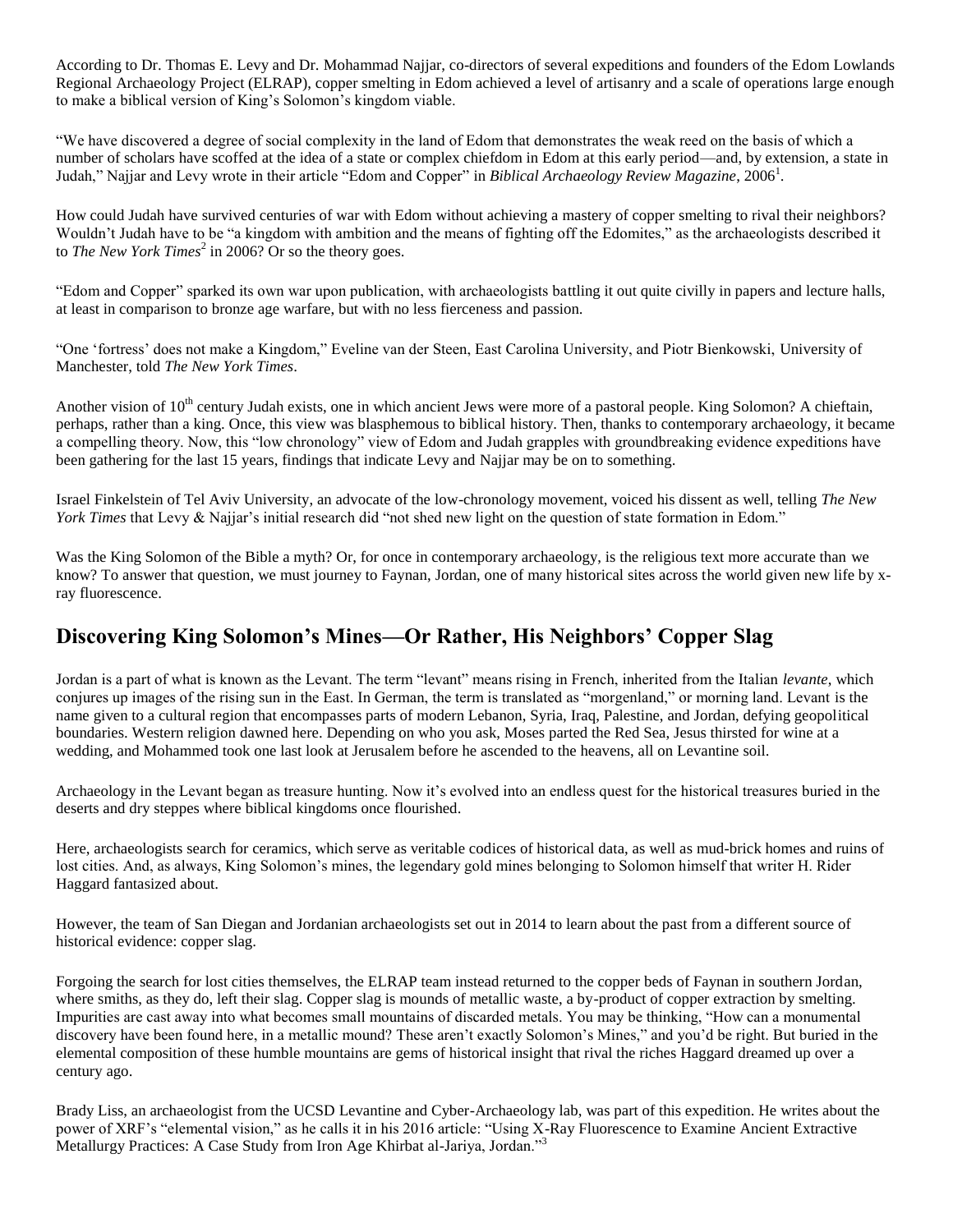A newer dig site, Khirbat al-Jariya, was his destination: once a copper ore district in Faynan around the  $12 - 10<sup>th</sup>$  centuries BCE, the site may have forged copper for the biblical kingdom of Edom, similar to Khirbat en-Nahas. Now, it's home to 15,000 – 20,000 tons of slag. Khirbat al-Jariya is ideal for archaeometallurgy thanks to its "large copper smelting centers supported by networks of smaller, ephemeral mining camps." Copper mines they may be, but to archaeologists, they are veritable gold mines of history, especially because Khirbat al-Jariya has been "primarily undisturbed since its Iron Age abandonment, leaving a relatively pristine record for archaeological research."

Liss and his team used GIS, carbon dating, and lidar to study the smelting sites, but the key tool to their findings was XRF. Specifically, the Bruker TRACeR III-V+, a portable XRF gun.

"XRF has become a regular practice in investigating metallurgical remains and artifacts… both in the field and in the lab," Liss writes.

#### **How Archaeologists Harness the Power of XRF**

How, then, do you make historical discoveries with XRF? Well, it's quite simple really. Point and shoot. A piece of slag gives us an epic poem beginning in sparks, with the first copper smelted at the site, and ending in empires, or in this case small kingdoms like Judah.

Let's take a look at how the ELRAP team made their discoveries.

First, they excavated a 1 x 1-meter rod of slag from one of the mounds, taking samples both from specific parts of the rod and from surrounding mounds. Digging down to the bedrock, the team retrieved enough slag to give them samples from every phase of copper smelting throughout the site's history.

An XRF analyzer only fires at a single point and may miss key discoveries if the sample is not homogenous. For example, fire one at a rock and it will measure the stone effectively but may miss a vein of gold that runs through the other side. To capture stray copper shards in the "inherently heterogeneous" ancient slag, the team crushed each sample into a fine powder, grinding them with a mortar and pestle until they were representative of that piece of slag's elemental makeup. Specifically, they were looking for how much copper each sample had, which would serve as an indicator of how successful copper smelting processes were at the time.

Once powdered, the copper slag sample was analyzed with the Bruker TRACeR III-V, which has "a rhodium anode to produce x-rays, and a SI-Pin detector for collecting fluorescence from the targeted sample." The x-ray beam is 3 x 4 millimeters. Users can "control voltage (up to 40 kV) and current (between  $0 - 60 \mu A$ ) to enhance the detection of desired elements... the XRF system can be tailored to target specific elements of interest, maximizing their detection."

Here are the test specifications the team used:

- Heavy elements:  $40 \text{ kV}$ ,  $13 \mu\text{A}$ , with an acquisition time of 300 seconds
- Lighter elements:  $15 \text{ kV}$ ,  $35 \mu\text{A}$ , with blue Titanium filter and a 300 second acquisition time

Once the testing was complete, they analyzed the results on a computer and found something remarkable: the smiths were getting better. Marked improvement in their copper smelting practices was evident.

A smith who has mastered the art of copper smelting will extract much more of the stuff in the process than a beginner. And their slag, their metallurgical waste, if you remember, will have much less precious copper. Looking at all the samples from throughout Khirbat al-Jariya, the archaeologists found a 70% decrease in copper waste in the slag over time.

Now, it is important to note that the team's findings do not definitively prove anything about Edom, Judah, or King Solomon, nor does Brady Liss make any such claims, beyond opening the doors to a palace of possibilities for metallurgically sophisticated Levantine societies in the  $12<sup>th</sup> - 10<sup>th</sup>$  centuries BCE.

What we do know, though, is that XRF made the difference in this interpretation of historical truths. Only two phases of copper production were found, but XRF analysis revealed that there was a dramatic difference in how successful they were, hinting at an evolution of coppersmithing practices.

A small story to tell. But it may be the beginning of recreating the world in which King Solomon and his Edomite rivals lived, one piece of copper smith's slag at a time. And that is the power of XRF.